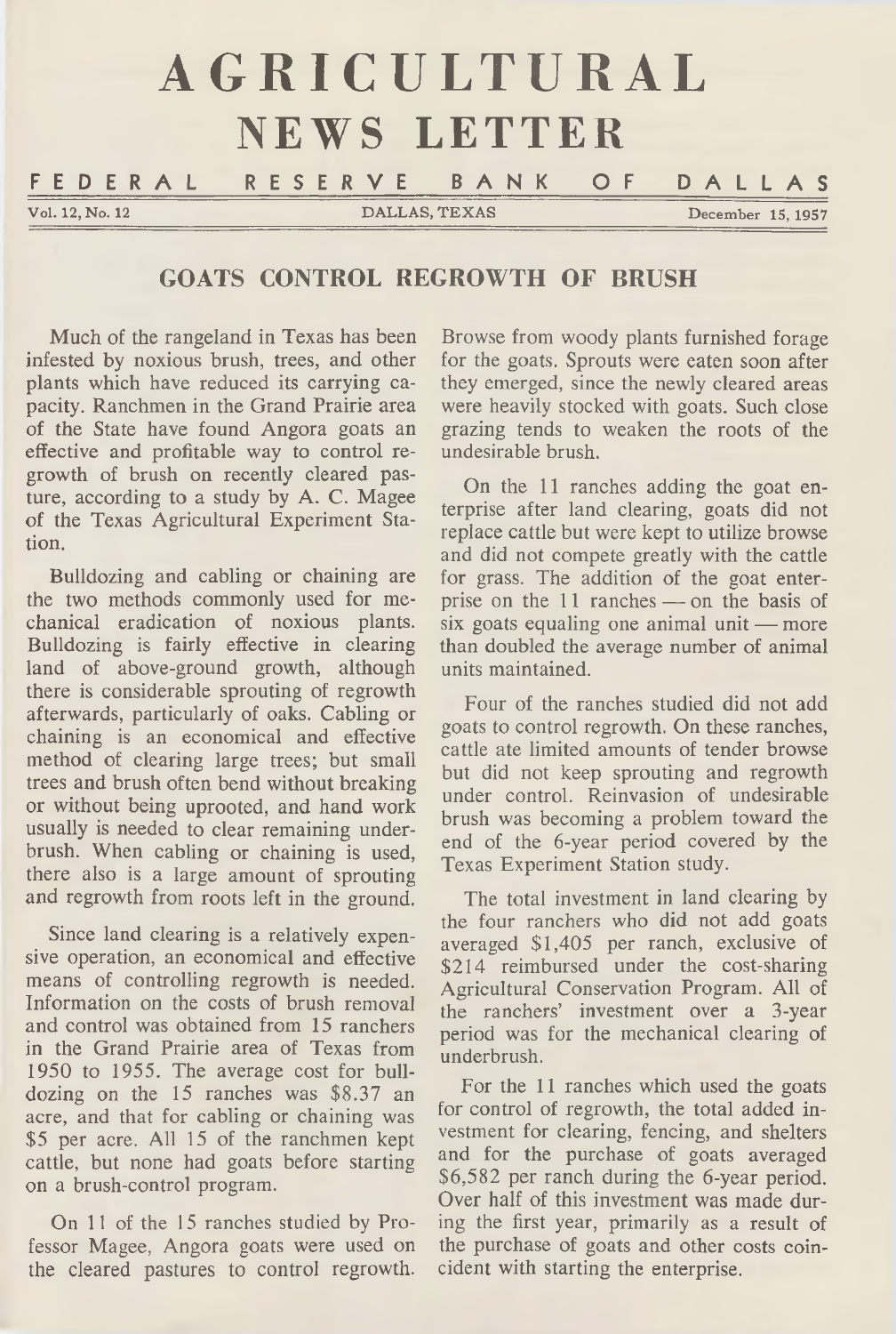The cost of mechanical clearing on ranches using goats averaged \$2,809 per ranch, exclusive of \$1,063 received by the ranchers under the cost-sharing Agricultural Conservation Program. The increased investment per ranch for land clearing for ranches using goats, as compared with ranches which did not add goats, resulted from the larger amount of acreage cleared and higher per acre clearing costs.

An average of 4.4 miles of goat-proof fence, at an average cost of \$1,192, was needed for each ranch adding the goat enterprise. Although shed space was available on some ranches, the cost of additional goat shelter per ranch was \$300. An average of 359 goats per ranch was purchased by the 11 ranches. Except for land-clearing costs, this was the largest single investment expense incurred, averaging about \$2,281.

Within 5 years, income from the goat enterprise through the sale of mohair and goats repaid the additional investment needed for the original purchase of goats, the added fencing and shelter, and the annual expenses incurred in maintaining the enterprise. Furthermore, the earnings from the goats during this period were almost large enough to pay for the ranchers' cost of clearing the pasture land. As a result of the addition of kids raised on the ranch, the average size of the goat flock studied was increased to 463 head, and the value of the goats averaged \$2,579 per ranch.

### **High-Efficiency Turkey Rations**

Turkey producers soon may be using high-efficiency turkey starter rations if tests continue producing outstanding results, according to the Oklahoma Agricultural Experiment Station at Stillwater.

In studies conducted at the Oklahoma station, a 13-percent increase in body weight and a 30-percent decrease in the amount of feed required per pound of body weight have been achieved in an 8-week turkey nutritional trial.

At 18 weeks of age, control turkeys weighed an average of 12.7 pounds and required 2.8 pounds of feed per pound of gain, while experimental birds averaged 13.5 pounds and required only 2 pounds of feed per pound of gain. Rations supplemented with amino acids gave the best results. Additional research is necessary before the high-efficiency poultry rations can be recommended for practical usage.

*Rats destroy as much food as is produced on one out of every 25 farms, according to Louisiana State University specialists. In addition, they contaminate food, destroy property, start fires, and carry disease germs on their feet and fur. Diseases carried by rats have killed more human beings than all the wars in history. Rats and mice should be killed with modern, effective poisons that will not endanger human beings, pets, or other animals.*

# **Multiple Management Profitable for East Texas Forest Rangeland**

"Multiple management" is the key to profitable use of forest rangeland in the east Texas timber area, asserts G. O. Hoffman, range specialist with the Texas Agricultural Exension Service. He points out that a threefold program for developing maximum production of timber, livestock, and wildlife definitely will pay big dividends in this 10 million-acre section of the State.

Mr. Hoffman says that the east Texas farmer should consider the three enterprises as interdependent and should use management practices with this in mind. Timber is the most important enterprise since east Texas trees produce more total income than either livestock or wildlife. The problem is how to attain higher, more efficient timber output.

The specialist points out that properly managed cattle grazing is a partial answer. The cattle will eat the grass, thereby reducing fire hazards; and under good manage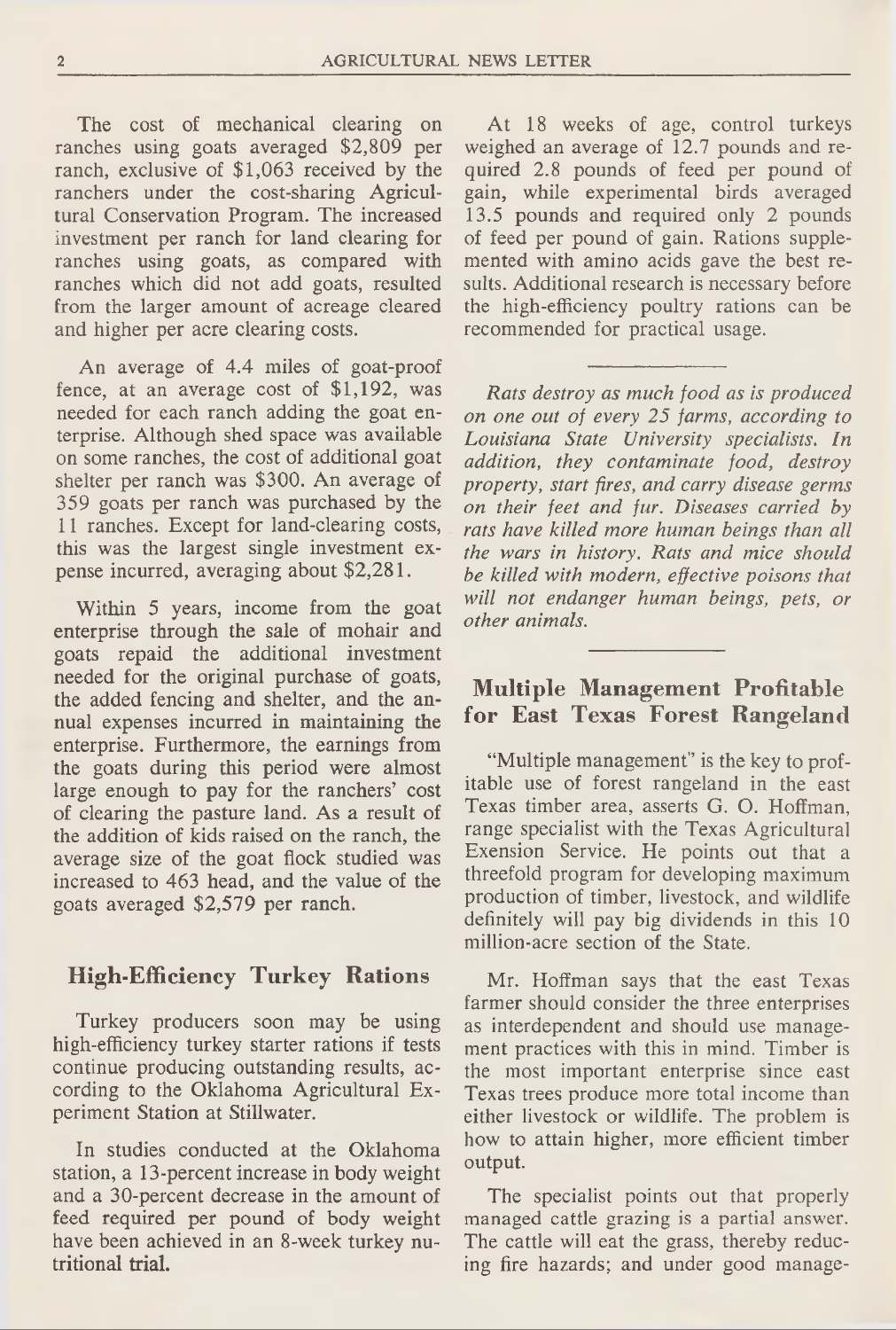ment practices, goats will consume practically all of the small green brush. With a well-manged timber and livestock program, wildlife has a much better natural environment.

Millions of young pines in east Texas are being crowded out by worthless hardwoods and brush. Mr. Hoffman makes the following recommendations for starting a multiple management program in the area.

1. Step up pine seedling and grass growth through chemical control of brush and hardwood.

2. Use properly supervised stand thinning, improvement cuttings, and prescribed burning.

3. Plan forest range grazing for spring and early summer, when grass is most nutritious.

4. Control livestock parasites and follow a sound breeding program, so that calving coincides with best grass growth.

# **Systemic Insecticide for Cattle-Grub Control**

Extensive experiments during the past 3 years by Federal, state, and industry entomologists, chemists, and veterinarians have shown that ET-57, a systemic insecticide, is an effective means of controlling cattle grubs, according to the United States Department of Agriculture. These pests cause annual losses which frequently exceed \$100 million in damaged meat and perforated animal hides.

ET-57 is administered to cattle orally in the form of a large pill or as a liquid by the use of a dose syringe. It circulates with the body fluids of a treated animal and destroys the grubs that have burrowed into the flesh. ET-57 is the first systemic insecticide which has proved capable of destroying grubs in an animal's body.

Cattlemen are cautioned to use ET-57 strictly according to the dosages, methods, and precautions recommended on the package label. Treatments must not be made later than 60 days before slaughter of the animals, and lactating cows should not be treated in order to avoid residues of the pesticide in the milk. The USDA recommends that the compound be administered to cattle after the adult heel-fly season ends but before the grubs appear on the backs of the animals. Treated cattle should have free access to regular feed and water.

#### **Storing Farmers' Stock Peanuts**



Results of studies conducted during the past 5 years indicate that losses due to deterioration of peanuts stored (under ordinary warehouse conditions)

for more than 6 months after harvest are greater than any gains in prices received for the nuts, according to the United States Department of Agriculture. Different types of peanuts and storage sites representative of the varying climatic conditions were used in the research.

The study showed that, as the length of storage increased, there was a decrease in the proportion of sound, mature kernels, particularly after the peanuts had been in storage for 6 months or longer. The quality of the nuts remained about the same during the first few months of storage.

#### **Save Good Cotton Planting Seed!**

Good cotton planting seed with high germination may be scarce next spring as a result of late plantings in 1957 and the wet weather during the harvest season, according to Fred C. Elliott, Extension cotton specialist wtih the Texas Agricultural Extension Service.

Mr. Elliott advises cotton growers to save and store carefully good-quality seed of known varieties and to maintain a continuous check on the stored seed. The special